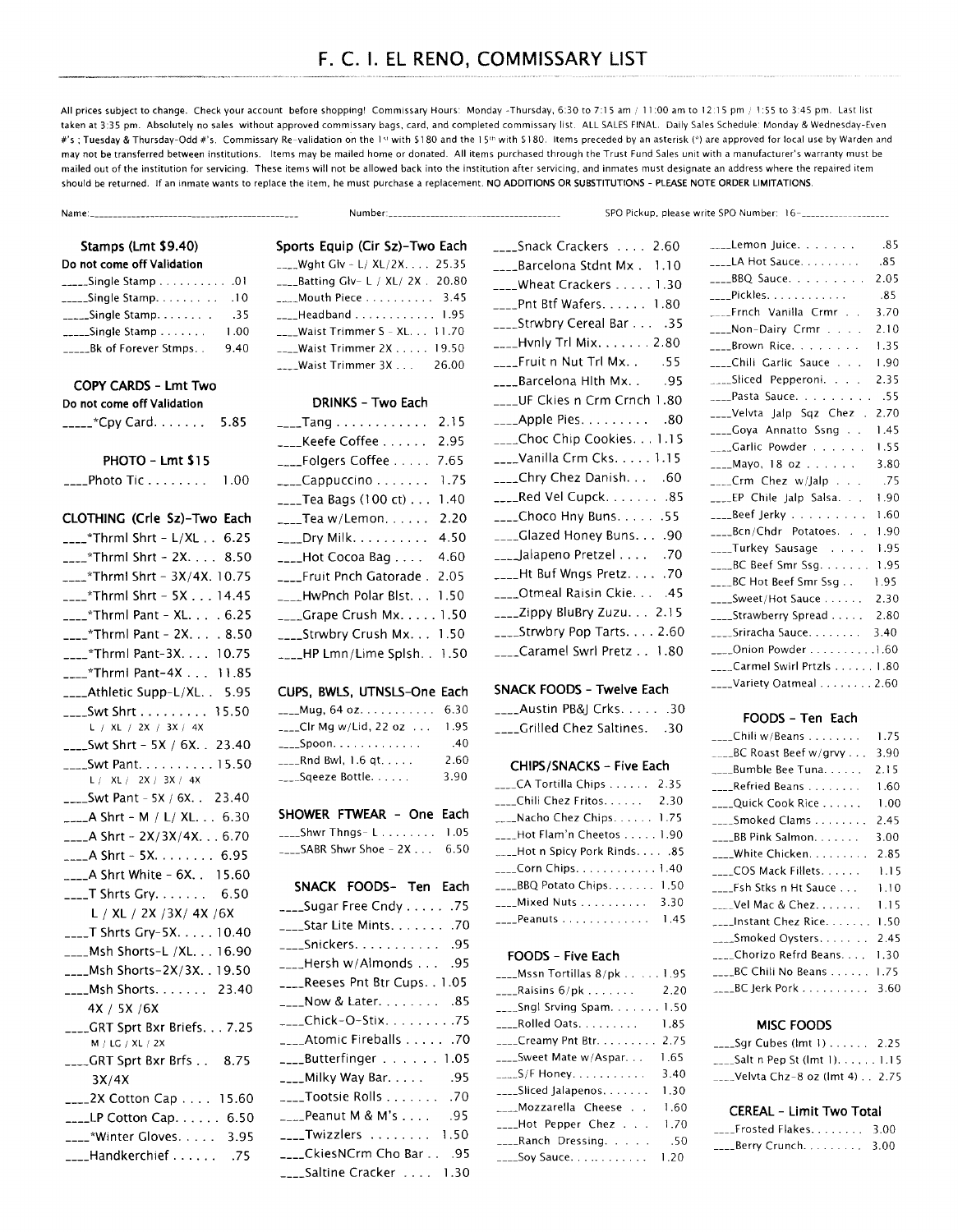#### DENTAL PRODUCTS - Two Each

| ____Polygrip. 7.70                         |  |
|--------------------------------------------|--|
| ____Denture Cup. 1.95                      |  |
| ____Colgate Tthbrsh. 95                    |  |
| $\frac{1}{2}$ Denture Brush 1.80           |  |
| $\text{L}$ Dntl Mnt Fls Rng. $\ldots$ 1.95 |  |
| ____Pikrs Pick Flosser 1.50                |  |
| ____Aim Gel. 2.20                          |  |
| $\frac{1}{2}$ Sensodyne Thpst 6.75         |  |
| ____Crst Whtning Thpst. . 3.15             |  |
| ___Oral Rinse Mthwash . 2.50               |  |
| ___Crst Pro-Hlth Mwsh . 5.15               |  |
| $\text{---}$ Toothbrsh Holder50            |  |

# OTC MEDS - POLICY-Two Each Do not come off Validation  $\frac{1}{2}$  C Cmplx 500 mg... 3.15 \_\_\_\_Vitamin E 400 IU. . . . 3.50 \_\_\_\_Ultrex Plus Vita. . . . . 2.75 \_\_\_\_CC Aspirin Tbs. . . . . 1.40  $_{\text{max}}$ CC Ibuprofen Tbs. . . . 2.75 \_\_\_\_Halls Chry Cgh Drp. . . . 95 \_\_\_\_Hny Lmn Dgh Drp. . . . . . 90 \_\_\_\_Tolnaftate Crm . . . . . 1.70  $\frac{1}{2}$  A & D Ontmnt . . . . . 3.50 \_\_\_\_Clortrimazole..... 2.55 \_\_\_\_Hydrocrtsn Crm. . . . . 1.30  $\frac{1}{2}$ Benzdnt Orl Ont .... 1.50 \_\_\_\_Trpl AntiBio Crm . . . 4.75 \_\_\_\_Saline Nasal Spry . . . . 1.85 \_\_\_\_CC Allergy Tbs. . . . . . 1.30 \_\_\_\_Liquid Antacid. . . . . . 3.55 \_\_\_Hemordhdl Ont. . . . . 3.85 \_\_\_\_Milk of Mag. . . . . . . . 2.60 \_\_\_\_Pain Reliever . . . . . . . 1.95 \_\_\_Neutrogena Soap. . . . 3.65 \_\_\_\_Antidndrf Shmp. . . . 4.50 \_\_\_\_Lactose Relief. . . . . 6.00 \_\_\_\_Naproxin Sod. . . . . . 4.00 \_\_\_\_Loperamide (AnDiah). . 3.25 \_\_\_\_Coal Tar Shampoo . . . 1.30 \_\_\_\_Omeprazole (Prilosec). 14.20 \_\_\_\_Loratadine. . . . . 1.35 \_\_\_\_Acid Reducer (Ranitidine). . 3.90  $_{---}$ Ear Drops. . . . . . . . . 3.50 \_\_\_\_Artificial Tears . . . . . 2.25 \_\_\_\_Medicated Pads . . . . 5.15 \_\_\_\_Dibucaine. . . . . . . . 9.95 \_\_\_\_Stool Softner . . . . . . 1.20  $\frac{1}{2}$  \* Insoles 9/ 11/ 13. . . . . 5.85  $---$ \*Insoles 14-15..... 9.95 \_\_\_\_Gel Arches . . . . . . 15.60 \_\_\_\_Foot Freshner Insole 2.35 \_\_\_\_Max Clearasil. . . . . . 5.20 \_\_\_\_Tussin Cough Syrup. 3.55 \_\_\_Cromolyn Nsl Spry. 12.85 \_\_\_Opcon Eye Drps. . . . 8.35  $_{\text{---}}$ Fiber Tabs. . . . . . . . 6.00 \_\_\_\_Antacid Tabs. . . . . . 2.50 \_\_\_\_Anti-Gas Chews . . . 1.60

 $\frac{1}{2}$  Nasacort ....... \$20.80 \_\_\_\_Vitamin B Complex. . 3.50

| MISCELLANEOUS - Two Each                                                    |
|-----------------------------------------------------------------------------|
| ____Club Brush<br>2.90                                                      |
| .80<br>$-$ Afro Pick                                                        |
| .30<br>____Pocket Comb                                                      |
| ____Elastic Hair Ties<br>1.35<br>$\mathcal{L}$<br>$\mathbf{r}$              |
| ____Black Rubber Bnds<br>.75                                                |
| $\frac{1}{2}$ Sports Talc Deod.  2.65                                       |
| ____Degree Ext Deod.<br>3.10                                                |
| .1.25<br>$\sim$ Dial Roll on Deod.                                          |
| ____Comp_Notebk.<br>1.85                                                    |
| 1.40<br>$\frac{1}{2}$ Legal Pad                                             |
| ____Colored Wrtg Tab<br>2.45                                                |
| ____Scotch Tape.<br>.80                                                     |
| Address Book<br>2.45                                                        |
| ____Playing Cards.<br>2.60<br>$\mathbf{r}$<br>$\mathbf{r}$<br>$\ddotsc$     |
| ____Pinochle Cards<br>1.70                                                  |
| $\sim$ Sewing Kit 1.95                                                      |
| $\text{---}$ Clear Shaving Bag 5.50                                         |
| ____Kiertro Snglasses. 6.90                                                 |
| ___Clip On Sunglasses 6.40                                                  |
| ____Mustache Scissors. .<br>6.70<br>$\mathcal{L}$                           |
| ____Fingernail Clippers.<br>. 90                                            |
| ____Toenail Clippers. 1.15                                                  |
| Emery Board<br>.90                                                          |
| ____Tweezers<br>1.15                                                        |
| ____Shaving Mirror.<br>2.60<br>$\ddot{\phantom{a}}$<br>$\ddot{\phantom{a}}$ |
| 9.10<br>____Mesh Bag.<br>والمتحامية                                         |
| $\frac{1}{2}$ Shoe Lcs, Wht, 54"<br>1.30                                    |
| ____Nasal Strips.<br>8.20                                                   |
| ___Contact Solution.<br>5.20                                                |
| ____Racquetballs, 3/pk .<br>5.85                                            |
| $\frac{1}{2}$ Mail Env 9x12<br>.35                                          |
| ____Toilet Paper.<br>1.55                                                   |
| $\frac{1}{2}$ --Hangers, 8/pk $\cdots$<br>1.80                              |
| ____Paper Towels.<br>1.30                                                   |
| $\sim$ -Ink Pens 10/pk.<br>2.10                                             |
| 7.50<br>____*Typewrtr Rbn<br>.                                              |
| 6.50<br>____*Nukote Lft-Off Tp. .                                           |
| ____Lrg White Com Bg 6.20                                                   |
| Mini Photo Album. 4.30                                                      |
| 4.25<br>$\overline{\phantom{a}}$ Ed Hardy Oil. $\overline{\phantom{a}}$     |

### **HAIR CARE - Two Each**

| ____Shower Cap.           | 1.50 |
|---------------------------|------|
| ____Du-Rag                | 2.55 |
| ____Dove Shampoo          | 4.70 |
| ____Dove Conditioner.     | 4.70 |
| ____Sulfur 8.             | 3.85 |
|                           | 2.75 |
| ____Sfte Grn Berg HC      | 1.70 |
| _____Black Beeswax        | 2.55 |
| ____Murray's Pomade.      | 2.45 |
| $_{---}$ Suave 2n1 S/C    | 3.30 |
| $\sim$ VO5 Shampoo        | 1.30 |
| $_{\text{max}}$ VO5 Cond  | 1.30 |
| ____Elementz Sty Gel      | 3.20 |
| ____AP Magical Gro Herb.  | 6.55 |
|                           |      |
| SKIN CARE - Two           | Each |
| ___Palmers CCB Ltn        | 5.05 |
| ____Coco Stick. 2.05      |      |
| ____Noxzema Skn Crm. 2.20 |      |
| ____Sunblock.             | 3.75 |

 $\text{L}_{\text{max}}$ Bug Repellant......... 7.15

| $Q$ -tips 1.80                     |       |
|------------------------------------|-------|
| ____Bath & Shwr Pwdr. 2.15         |       |
| ____Coconut Lime Ltn2.75           |       |
| ____Chest Rub.                     | 2.40  |
| ____Petroleum Jelly                | 1.35  |
| ____Bic Disp Razor                 | 2.25  |
| ____Magic Shv Cream.               | 4.85  |
| ____ProTec Shv Crm.                | 2.25  |
| ____Afta Aftr Shave                | 2.70  |
|                                    | 3.20  |
| ____Suave skin care                | 2.85  |
| ____Liquid Bmp Stop                | 3.85  |
| ____Muscle Rub.                    | 4.80  |
| $\frac{1}{2}$ Band Aids.           | .95   |
| $\frac{1}{2}$ St. Ives Vita Lotion | 7.60  |
| ____Nxt 1 Anti-Bac Soap            | .75   |
| ____Coco Btr Bar.                  | .75   |
| ____Dial Anti-Bac Soap             | 1.30  |
| $\frac{1}{2}$ Dove soap            | 2.20  |
|                                    | .70   |
| $_{\text{max}}$ Mach 3 Razor       | 9.70  |
| $\frac{1}{2}$ Mach 3 Cartrd.       | 20.35 |
| ____PC Vit A&E Lotion.             | 1.45  |
| $\sim$ Dawn Dshwsh Liq             | 1.55  |
| $\frac{1}{2}$ Ambi Skin Crm        | 7.50  |
| $\frac{1}{2}$ Blistex              | 2.60  |
|                                    |       |
| ____3 n 1 Body Wash.               | 2.10  |
|                                    |       |

### SOUPS - Twenty-Four Each

| Low Sodium Beef Ramen30 |     |
|-------------------------|-----|
|                         |     |
| ____Chicken Ramen. 30   |     |
| ____Oriental Ramen      | .30 |

### **ICE CREAM - LIMIT FIVE**

| ____M&M Ice Cream Cone 1.50                          |  |
|------------------------------------------------------|--|
| $\frac{1}{2}$ Cookies and Cream $\frac{1}{2}$ . 1.95 |  |
| $\frac{1}{2}$ Butter Pecan 1.95                      |  |
| $\frac{1}{2}$ Dutch Chocolate 1.95                   |  |
|                                                      |  |

#### **BAGELS - Limit Two**

| ___Plain. <sup>-</sup><br>2.55 |
|--------------------------------|
|--------------------------------|

# **ATH/SPEC SHOES- LIMIT ONE**

| <b>Rbk Clsc Blk</b>                                   | $-Sz = 41.60$ |
|-------------------------------------------------------|---------------|
| _____UA Micro6 Asrt. - $\text{Sz}_{\text{max}}$ 67.60 |               |
| $\frac{1}{2}$ Amazone Wrk Bts $-5z$ , 63.70           |               |
| $\frac{1}{2}$ -Nike Overplay – Sz $\frac{1}{2}$       | 75.95         |

### **BATTERIES - Two Each**

| $\sim$ AA Pwr Mx, 4/pk $\ldots$ .     | 1.50 |
|---------------------------------------|------|
| $_{\text{---}}$ AAA Pwr Mx, 4/pk 1.50 |      |

# MISCELLANEOUS - One Each

| <b>Example 1</b> Towel. 7.95                           |  |
|--------------------------------------------------------|--|
| $\frac{1}{2}$ Tan Cap. 2.35                            |  |
| $\frac{1}{2}$ Reading Glasses 8.50                     |  |
| $+1$ , $+1.5$ , $+2$ , $+2.5$ , $+3$                   |  |
|                                                        |  |
| $C$ rew Socks. 5.85                                    |  |
| 10/13 : 13/15                                          |  |
|                                                        |  |
| $\textcolor{red}{\mathcal{L}}$ Casio Calculator. 16.95 |  |
| Combination Lck 6.50                                   |  |

| ____Watch Bat CR2016. 2.60               |
|------------------------------------------|
| ____Watch Bat CR2025 3.90                |
| ____Adv Bat Alrm Clck 9.35               |
| ____Earfoam Pads. 1.90                   |
| $_{---}$ Box #10 Envelope 1.55           |
|                                          |
| ____Skull Candy Earbuds 16.00            |
| $_{\text{---}}$ Koss R=10 Hdphones 31.20 |
| $_{\text{---}}$ MP3 Sports Clip 88.40    |
| ____MP3 Clip Sprts Cvr $\ldots$ 3.25     |
| 4.95<br>____Rain Poncho. <i>.</i>        |
| DT120P Sangean Radio. 45.50              |
| Clr Digi Gnva Watch 19.95                |
| $\frac{1}{2}$ Ankle Socks  5.85          |
| 10/13 : 13/15                            |
|                                          |

### MISC - LIMIT ONE - FOR MP3 ONLY

\_\_\_\_MP3 Bubble Mailer. . . . . . . . 85

#### SODA/WATER 6/PK - Four Each

| ____*Pepsi <i></i>              | 2.50 |
|---------------------------------|------|
| ____*Coke                       | 2.50 |
| ____*Diet Pepsi. 2.50           |      |
| $\frac{1}{2}$ Mountain Dew 2.50 |      |
| ____*Canned Water 2.85          |      |
|                                 |      |

# **GREETING CARDS - Limit Five**

| $\frac{1}{2}$ Birthday 70         |  |
|-----------------------------------|--|
| <b>Lack Juvenile Birthday.</b> 70 |  |
|                                   |  |
|                                   |  |

### RELIGIOUS - Three Per Sale

| Approved purchase authorization form from Religious Services |  |
|--------------------------------------------------------------|--|
| required to make any purchase from this category             |  |
| $\frac{1}{2}$ Kufi – White/Black 2.50                        |  |
| $\frac{1}{2}$ Bandana Lght Cntr 2.69                         |  |
|                                                              |  |
| ___Miswak Toothbrsh 1.50                                     |  |
| $Rasta$ Crown 9.95                                           |  |
|                                                              |  |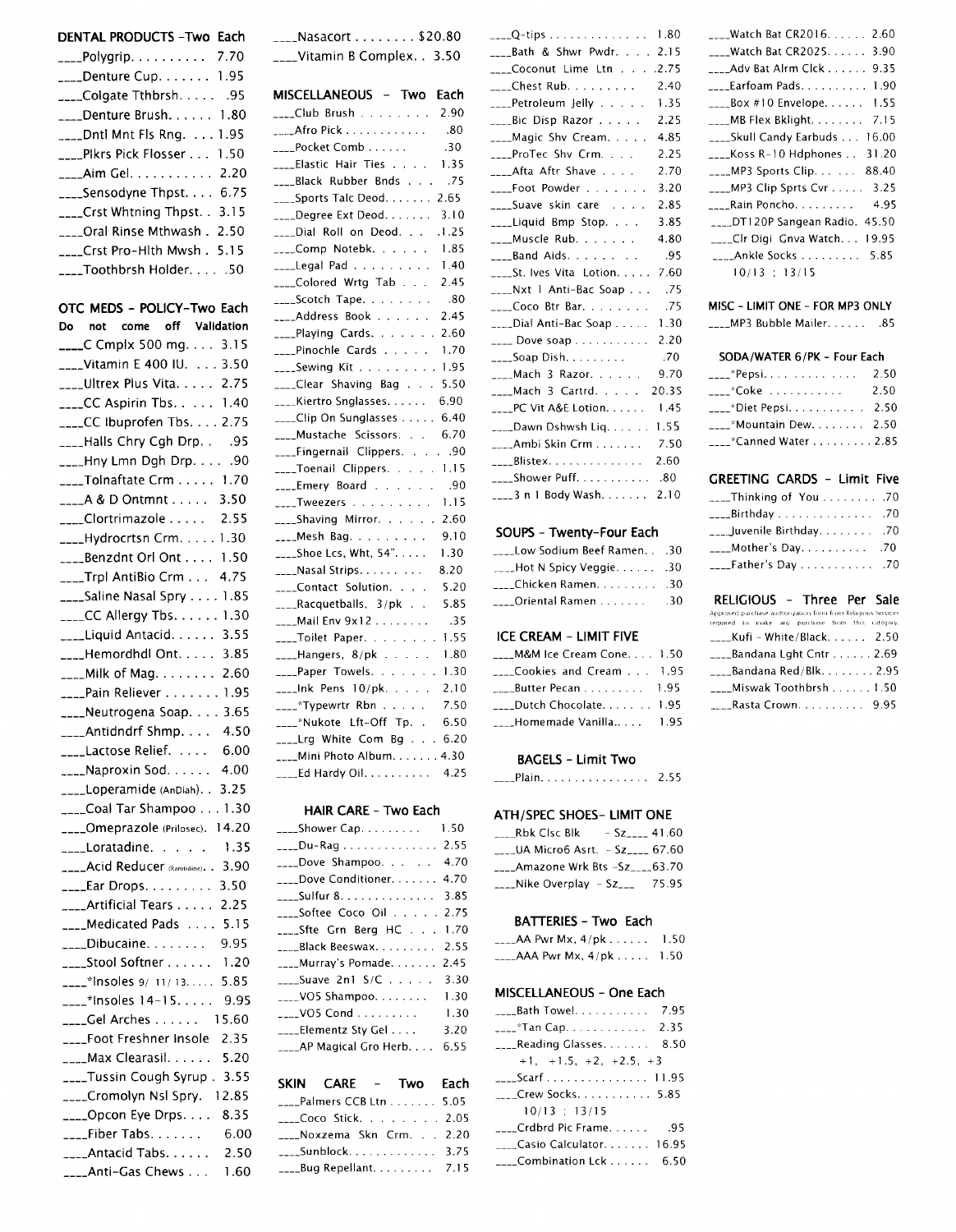# F. C. 1. EL RENO SATELLITE CAMP, COMMISSARY LIST

All prices subject to change. Check your account on before shopping! Commissary Hours: Tuesday Wednesday, Thursday, 10:30 am to 12:30 pm. Absolutely no sales without approved commissary bags, card, and completed commissary list, and no knocking on window. ALL SALES FINAL. Commissary Re-validation on the 1st with \$180 and the 15th with \$180. Items preceded by an asterisk (\*) are approved for local use by Warden and may not be transferred between institutions. Items may be mailed home or donated. All items purchased through the Trust Fund Sales unit with a manufacturer's warranty must be mailed out of the institution for servicing. These items will not be allowed back into the institution after servicing, and inmates must designate an address where the repaired item should be returned. If an inmate wants to replace the item, he must purchase a replacement. NO ADDITIONS OR SUBSTITUTIONS - PLEASE NOTE ORDER LIMITATIONS

Name:\_ .. --------·-·- Nu rn be r

SPO Pickup, please write SPO Number: 16 - \_\_\_\_\_\_\_\_\_\_\_\_\_\_

### Stamps (Lmt \$9.40) Do Not Come Off Validation

| $\frac{1}{2}$ Single Stamp10            |  |
|-----------------------------------------|--|
| $\frac{1}{2}$ Single Stamp34            |  |
| $\frac{1}{2}$ Single Stamp 1.00         |  |
| $_{\text{---}}$ Bk of Forevr Stmps 9.40 |  |

# COPY CARDS - Lmt Two

| Do not come off Validation |      |
|----------------------------|------|
| _____*Cpy Card.            | 5.85 |

### PHOTO - Lmt \$15

| ____Photo Tic |  |  |  |  |  |  |  |  |  | 1.00 |
|---------------|--|--|--|--|--|--|--|--|--|------|
|---------------|--|--|--|--|--|--|--|--|--|------|

### DRINKS - Two Each

| 2.15                                                |
|-----------------------------------------------------|
| 2.95                                                |
| 7.65                                                |
| 1.75                                                |
| 4.60                                                |
| 2.20                                                |
| 4.50                                                |
| 1.40                                                |
| ____Fruit Pnch Gatorade . 2.05                      |
| $\frac{1}{2}$ Hw Pnch Polar Bist $\frac{1}{2}$ 1.50 |
| <sub>----</sub> -HP Lmn/Lim Splsh. 1.50             |
| $\frac{1}{2}$ Grape Crush 1.50                      |
| $\frac{1}{2}$ Strwbry Crush 1.50                    |
|                                                     |

# CUPS, BWLS, ETC - Two Each

| ____Mug, 64 oz. 6.30                          |  |
|-----------------------------------------------|--|
| $_{\text{---}}$ Rnd Bwl 1.6 qt $\dots$ . 2.60 |  |
| ___Clr Mg w/Lid, 22 oz $.1.95$                |  |
|                                               |  |
| ____Squeeze Bottle. 3.90                      |  |
|                                               |  |

## SNACK FOODS- Ten Each

| ____Sugar Free Cndy 75     |  |
|----------------------------|--|
| ____Snickers. 95           |  |
| Hersh w/Almonds  .95       |  |
| ____Star Lite Mints. 70    |  |
|                            |  |
| ____Chick-O-Stix75         |  |
| Atomic Fireballs 70        |  |
| ____Butterfinger. 1.05     |  |
| ____Peanut Btr Snickers.95 |  |
|                            |  |

| ____Milky Way Bar 95                                   |
|--------------------------------------------------------|
| ____Peanut M & M's 95                                  |
| ____Tootsie Rolls. $\ldots$ . 70                       |
| $\text{L}_{\text{max}}$ CkiesNCrm Cho Br. $\ldots$ .95 |
| ____Hny Grhm Crkrs. 2.25                               |
| ____Vanilla Crm Cks. 1.15                              |
| $\overline{a}$ Apple Pies. $\overline{a}$ . 80         |
| ____Strwbry Cereal Bar 35                              |
| $\frac{1}{2}$ -Lynly Trl Mix. $\ldots$ 2.80            |
| ____Choc Chip Cookies 1.15                             |
| ___Saltine Crackers. 1.30                              |
| ____Snack Crackers. 2.60                               |
| ____Wheat Crackers 1.30                                |
| ____Pnt Btf Wafers. 1.80                               |
| ____Chry Chez Danish. 60                               |
| ____Choco Hny Bns. $\dots$ . 55                        |
| ____Glazed Honey Buns90                                |
| $\frac{1}{2}$ Health Mix $\ldots$ 95                   |
| ____Oatmeal Raisin Ckie45                              |
| $_{---}$ Red Velvet CpCks $\ldots$ .85                 |
| ____Strwbry Pop Tarts 2.60                             |
| ____Student Mix. 1.10                                  |
| ____Zippy Bluebry Zuzu. . 2.15                         |

# SNACK FOODS - TWELVE EACH

| _Austin PB&J Crkrs       | .30 |
|--------------------------|-----|
| ___Grilled Chez Saltines | .30 |

### FOODS - Five Each

| ____Raisins 6/pk 2.20                        |
|----------------------------------------------|
| $\text{---}$ Singl Srving Spam $\ldots$ 1.50 |
| ____Gran Chry Vanilla.    3.15               |
| ____Rolled Oats.<br>1.85                     |
| ____Fruit n Nut Trail Mx. .<br>.55           |
| ____Carml Swirl Prtzls.<br>1.80              |
| ___Creamy Pnt Btr 2.75                       |
| ____Sweet Mate w/Aspar.<br>1.65              |
| ____Frnch Vanilla Crmr 3.70                  |
| ____Non-Dairy Crmr 2.10                      |
| ____Sliced Jalapenos1.30                     |
| ____Lemon Juice.<br>- 85                     |
| ____Soy Sauce. 1.20                          |
| ____Pickles.<br>-85                          |
| ____S/F Honey.<br>3.40                       |
| $\overline{\phantom{a}}$ Brown Rice.<br>1.35 |
| ____Quick Cook Rice 1.00                     |
| ____Chili Garlic Sauce<br>1.90               |
| ___Mozzarella Cheese<br>1.60                 |

| $\frac{1}{2}$ Goya Annatto Ssng 1.45            |  |
|-------------------------------------------------|--|
| $\frac{1}{2}$ LA Hot Sauce. $\ldots$ 85         |  |
| ____Garlic Powder 1.55                          |  |
| ____Velvta Jal Sqz Chz. 2.70                    |  |
| $_{\text{---}}$ Hot Pepper Chez 1.70            |  |
| $_{\text{---}}$ Mayo 18 oz. 3.80                |  |
| $_{\texttt{---}$ BBQ Sauce 2.05                 |  |
| ____EP Chile Jalp Salsa. 1.90                   |  |
| ____Beef Jerky 1.60                             |  |
| ____Sweet/Hot Sauce 2.30                        |  |
| ____Bcn Chdr Potatoes 1.90                      |  |
| ____Onion Powder 1.60                           |  |
| ____Sriracha Hot Sauce 3.40                     |  |
| $\text{L}_{\text{max}}$ Msn Tortillas 8/pk 1.95 |  |

# MISC FOODS

| ____Sqr Cubes (lmt 1) 2.25                  |  |
|---------------------------------------------|--|
| $\frac{1}{2}$ Salt n Pep St (lmt 1). . 1.15 |  |
| $_{-}$ Vel Chz-8 oz (lmt 4). 2.75           |  |
| ____Mackerel (lmt 20). 1.15                 |  |

## FOODS - Ten Each

| ____Sliced Pepperoni. 2.35                    |
|-----------------------------------------------|
| ____Bumble Bee Tuna.  2.15                    |
| ____Smoked Clams 2.45                         |
| $\frac{1}{2}$ BB Pink Salmon 3.00             |
| ____Fsh Stks n Ht Sauce 1.10                  |
| ____White Chicken. 2.85                       |
| ____Smoked Oysters 2.45                       |
| ____Refried Beans 1.60                        |
| ____Pasta Sauce. 55                           |
| ____Vel Mac & Chez. 1.15                      |
| ____Beef Sum Sausage. 1.95                    |
| $\frac{1}{2}$ Ranch Dressing. 50              |
| ____UF CookiesNCrm bar . 1.80                 |
| ____Instant Chez Rice 1.50                    |
| ____Chorizo Refrd Bns. 1.30                   |
| ____Jalapeno Pretzel. 70                      |
| Ht Buf Wing Prtzls70                          |
| ____Turkey Sausage. 1.95                      |
| ____Hot & Spcy Sausage . 1.95                 |
| $\frac{1}{2}$ Strawberry Sprd. 2.80           |
| $_{\texttt{---}BC}$ Jerk Pork. $\ldots$ 3.60  |
| ____BC Chili No Beans 1.75                    |
| $_{\rm{---}}$ BC Rst Beef w/grvy. . $\,$ 3.90 |

# CHIPS/SNACKS - Five Each

| $\frac{1}{2}$ Mixed Nuts 3.30          |  |
|----------------------------------------|--|
|                                        |  |
| $\frac{1}{2}$ Hot n Spicy Prk Rnds. 85 |  |
| _____ CA Tortilla Chips. 2.35          |  |
| $\text{---}$ Nacho Chez Chps1.75       |  |
| ____Hot Flaming Cheetos 1.90           |  |
| $_{\text{---}}$ BBQ Chips. 1.50        |  |
| $\frac{1}{2}$ Chili Chz Fritos 2.30    |  |
| $\frac{1}{2}$ Corn Chips 1.40          |  |
|                                        |  |

# CEREAL- Limit 2 Total:

| $\frac{1}{2}$ Frstd Flakes                                  | 3.00 |
|-------------------------------------------------------------|------|
| $\overline{\phantom{a}}\overline{\phantom{a}}$ Berry Crunch | 3.00 |

### DENTAL PRODUCTS -Two Each

| ____Polygrip. 7.70                                                     |
|------------------------------------------------------------------------|
| ____Denture Cup. 1.95                                                  |
| ____Colgate Trhbrsh 95                                                 |
| ____Denture Brush 1.80                                                 |
| $\text{---}$ Dntl Mnt Fls Rng. 1.95                                    |
| ____PIkrs Pick Flosser 1.50                                            |
|                                                                        |
| ____Colgate Total 4.30                                                 |
| ____Sensodyne <i>.</i> . 6.75                                          |
| ____Crst Whitening. 3.15                                               |
| ____Oral Rinse Mthwash 2.50                                            |
| ____Crst Pro-Hlth Mwsh 5.15                                            |
| $\overline{\phantom{a}}$ Toothbrsh Holder. $\overline{\phantom{a}}$ 50 |
|                                                                        |

### OTC MEDS - POLICY-Two Each

| Do Not Come Off Validation                                           |      |
|----------------------------------------------------------------------|------|
| $\textcolor{red}{\mathsf{---C}}$ Cmplx 500 mg.                       | 3.15 |
| $_{--}$ Vitamin E 400 IU.                                            | 3.50 |
| _Ultrex Plus Vita.                                                   | 2.75 |
| $\textcolor{red}{\text{CC}}$ Aspirin Tbs $\ldots \ldots \ldots 1.40$ |      |
| ___CC Ibuprofen Tbs                                                  | 2.75 |
| ___Antacid Tabs                                                      | 2.50 |
| ___Halls Chry Cgh Drp.                                               | .95  |
| $L$ -Hny Lmn Dgh Drp                                                 | .90  |
| ___Liquid Antacid                                                    | 3.55 |
| ___Tolnaftate Crm                                                    | 1.70 |
| ___Saline Nasal Spry.                                                | 1.85 |
| ___CC Allergy Tbs                                                    | 1.30 |
| ___Hydrocrtsn Crm                                                    | 1.30 |
| ___Hemordhdl Ont.                                                    | 3.85 |
| $\textcolor{red}{\mathsf{---Milk}}$ of Mag $\ldots \ldots \ldots$    | 2.60 |
| ___Pain Reliever.                                                    | 1.95 |
| ___Benzdnt Orl Ont                                                   | 1.50 |
| ___Neutrogena Soap.                                                  | 3.65 |
| ___Antidndrf Shmp.                                                   | 4.50 |
|                                                                      |      |